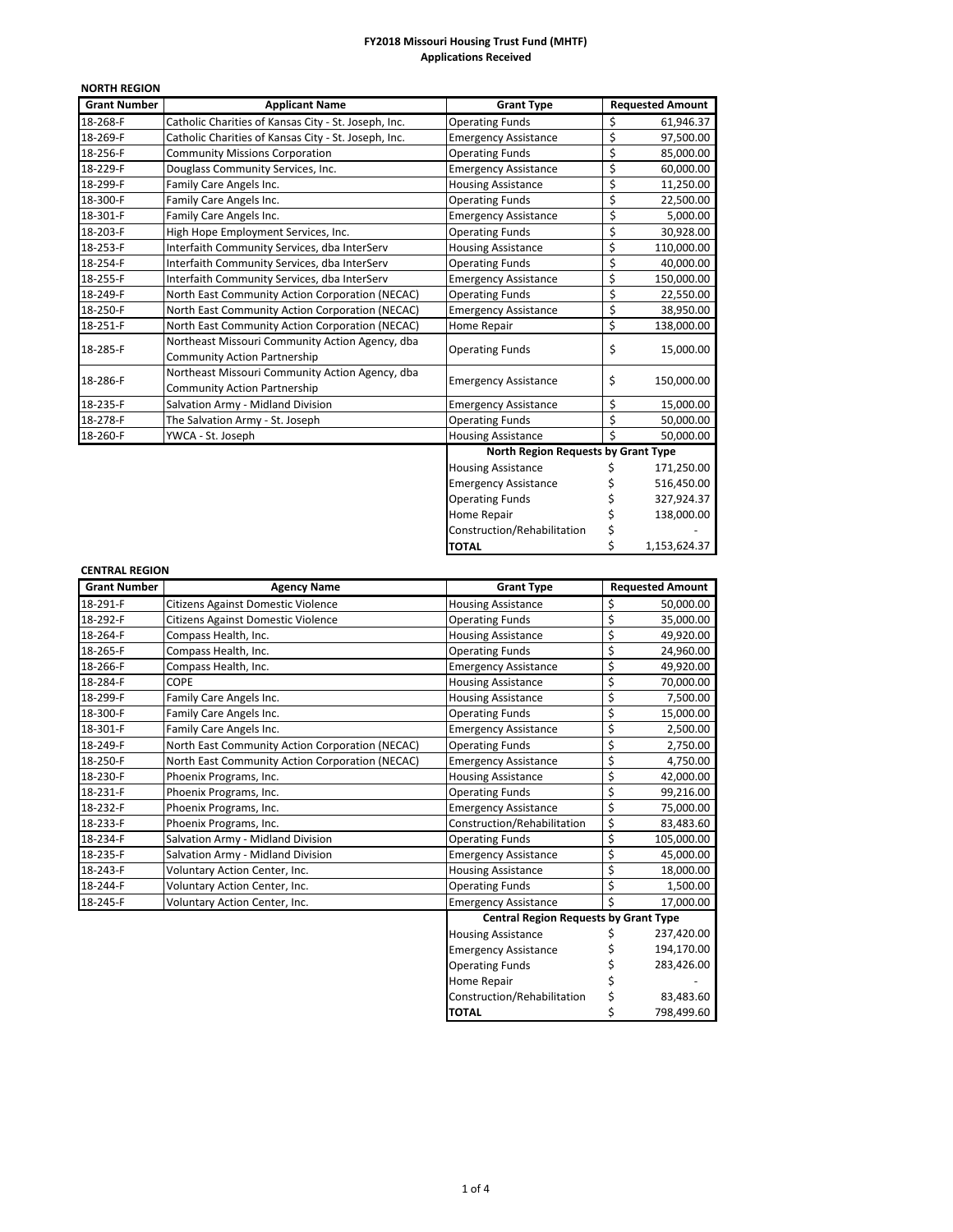| <b>SOUTH REGION</b> |                                                   |                                     |                  |                         |
|---------------------|---------------------------------------------------|-------------------------------------|------------------|-------------------------|
| <b>Grant Number</b> | <b>Agency Name</b>                                | <b>Grant Type</b>                   |                  | <b>Requested Amount</b> |
| 18-237-F            | Cape Girardeau Community Caring Council           | <b>Housing Assistance</b>           | \$               | 50.000.00               |
| 18-238-F            | Cape Girardeau Community Caring Council           | <b>Operating Funds</b>              | \$               | 100,000.00              |
| 18-239-F            | Cape Girardeau Community Caring Council           | <b>Emergency Assistance</b>         | \$<br>125,000.00 |                         |
| 18-207-F            | Catholic Charities of Southern Missouri           | <b>Housing Assistance</b>           | \$               | 25,000.00               |
| 18-208-F            | Catholic Charities of Southern Missouri           | <b>Operating Funds</b>              | \$               | 80,000.00               |
| 18-209-F            | Catholic Charities of Southern Missouri           | <b>Emergency Assistance</b>         | \$               | 45,000.00               |
| 18-210-F            | Catholic Charities of Southern Missouri           | Home Repair                         | \$               | 150,000.00              |
| 18-293-F            | Christian County Family Crisis Center             | <b>Housing Assistance</b>           | \$               | 50,000.00               |
| 18-294-F            | Christian County Family Crisis Center             | <b>Operating Funds</b>              | \$               | 25,000.00               |
| 18-264-F            | Compass Health, Inc.                              | <b>Housing Assistance</b>           | \$               | 20,040.00               |
| 18-265-F            | Compass Health, Inc.                              | <b>Operating Funds</b>              | \$               | 10,020.00               |
| 18-266-F            | Compass Health, Inc.                              | <b>Emergency Assistance</b>         | \$               | 20,040.00               |
| 18-215-F            | Delta Area Economic Opportunity Corporation       | <b>Housing Assistance</b>           | \$               | 80,000.00               |
| 18-216-F            | Delta Area Economic Opportunity Corporation       | <b>Operating Funds</b>              | \$               | 33,650.00               |
| 18-217-F            | Delta Area Economic Opportunity Corporation       | <b>Emergency Assistance</b>         | \$               | 120,000.00              |
| 18-222-F            | Dunklin County Caring Council                     | <b>Operating Funds</b>              | \$               | 30,000.00               |
| 18-223-F            | Dunklin County Caring Council                     | <b>Emergency Assistance</b>         | \$               | 75,000.00               |
| 18-212-F            | Economic Security Corporation of Southwest Area   | <b>Housing Assistance</b>           | \$               | 75,000.00               |
| 18-213-F            | Economic Security Corporation of Southwest Area   | <b>Operating Funds</b>              | \$               | 150,000.00              |
| 18-214-F            | Economic Security Corporation of Southwest Area   | \$<br>Home Repair                   |                  | 75,000.00               |
| 18-299-F            | Family Care Angels Inc.                           | <b>Housing Assistance</b>           |                  | 22,500.00               |
| 18-300-F            | Family Care Angels Inc.                           | \$<br>\$<br><b>Operating Funds</b>  |                  | 45,000.00               |
| 18-301-F            | Family Care Angels Inc.                           | \$<br><b>Emergency Assistance</b>   |                  | 17,500.00               |
| 18-200-F            | Family Self Help Center Inc., dba Lafayette House | <b>Operating Funds</b>              | \$               | 18,800.00               |
| 18-236-F            | <b>Great Circle</b>                               | <b>Operating Funds</b>              | $\overline{\xi}$ | 33,414.00               |
| 18-246-F            | Ozark Action, Inc.                                | <b>Housing Assistance</b>           | \$               | 50,000.00               |
| 18-247-F            | Ozark Action, Inc.                                | <b>Operating Funds</b>              | \$               | 25,000.00               |
| 18-248-F            | Ozark Action, Inc.                                | <b>Emergency Assistance</b>         | \$               | 50,000.00               |
| 18-289-F            | Polk County House of Hope                         | <b>Housing Assistance</b>           | \$               | 100,000.00              |
| 18-290-F            | Polk County House of Hope                         | <b>Operating Funds</b>              | \$               | 25,000.00               |
| 18-234-F            | Salvation Army - Midland Division                 | <b>Operating Funds</b>              | \$               | 15,000.00               |
| 18-235-F            | Salvation Army - Midland Division                 | <b>Emergency Assistance</b>         | \$               | 30,000.00               |
| 18-201-F            | South Central Missouri Community Action Agency    | <b>Operating Funds</b>              | \$               | 17,000.00               |
| 18-202-F            | South Central Missouri Community Action Agency    | Home Repair                         | \$               | 150,000.00              |
| 18-261-F            | Texas County Food Pantry Inc.                     | <b>Housing Assistance</b>           | \$               | 20,000.00               |
| 18-262-F            | Texas County Food Pantry Inc.                     | <b>Operating Funds</b>              | \$               | 40,000.00               |
| 18-263-F            | Texas County Food Pantry Inc.                     | <b>Emergency Assistance</b>         | Ś                | 120,000.00              |
|                     |                                                   | South Region Requests by Grant Type |                  |                         |
|                     |                                                   | <b>Housing Assistance</b>           | \$               | 492,540.00              |
|                     |                                                   | <b>Emergency Assistance</b>         | \$               | 602,540.00              |
|                     |                                                   | <b>Operating Funds</b>              | \$               | 647,884.00              |
|                     |                                                   | Home Repair                         | \$               | 375,000.00              |
|                     |                                                   | Construction / Rehabilitation       | \$               |                         |
|                     |                                                   | <b>TOTAL</b>                        | Ś                | 2,117,964.00            |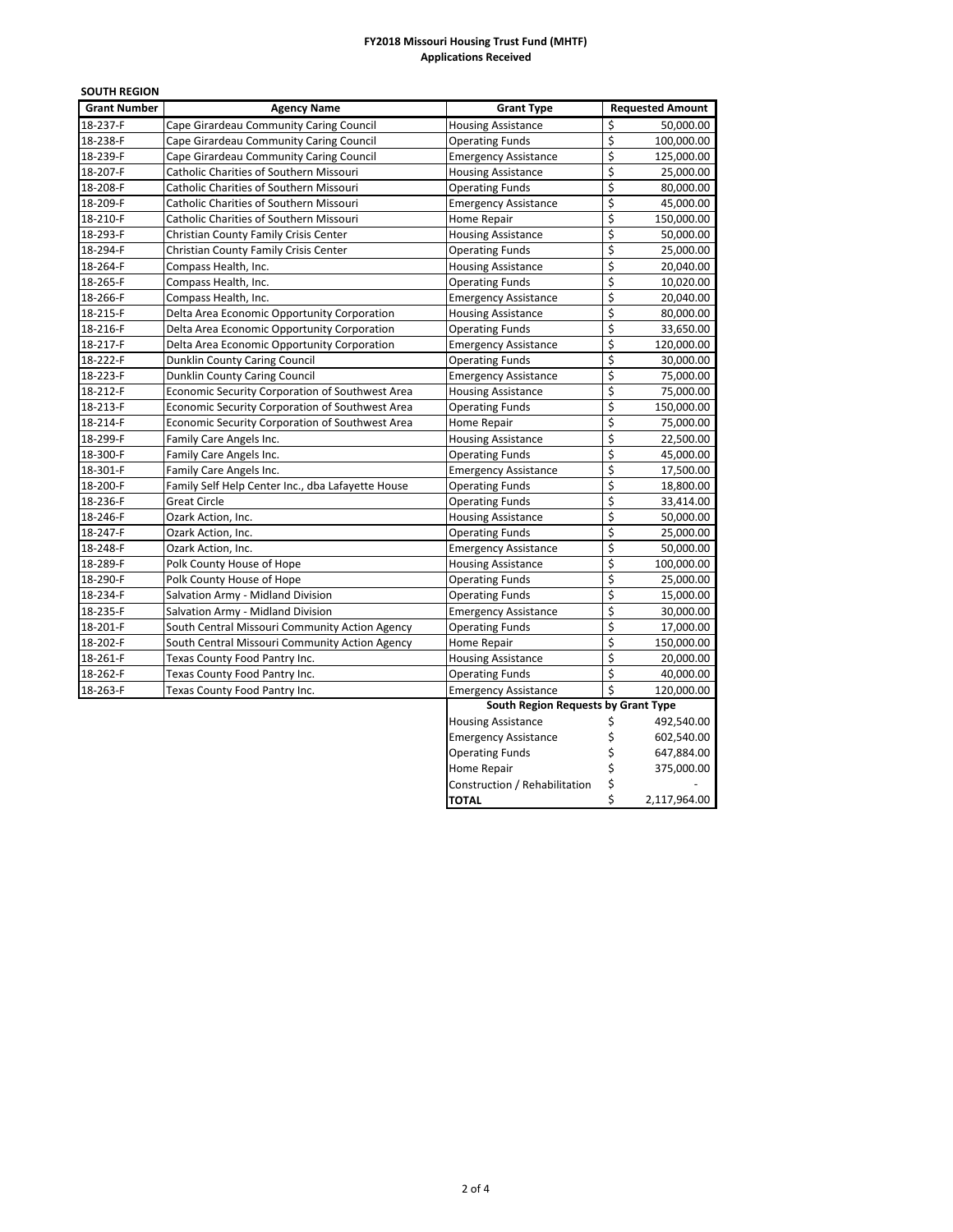| <b>Grant Number</b> | KANSAS CITY METROPOLITAN AREA<br><b>Agency Name</b>  | <b>Grant Type</b>                       | <b>Requested Amount</b>          |  |
|---------------------|------------------------------------------------------|-----------------------------------------|----------------------------------|--|
| 18-268-F            | Catholic Charities of Kansas City - St. Joseph, Inc. | <b>Operating Funds</b>                  | \$<br>14,530.63                  |  |
| 18-269-F            | Catholic Charities of Kansas City - St. Joseph, Inc. | <b>Emergency Assistance</b>             | \$<br>52,500.00                  |  |
| 18-272-F            | <b>Community LINC</b>                                | <b>Housing Assistance</b>               | \$<br>95,000.00                  |  |
| 18-273-F            | <b>Community LINC</b>                                | <b>Operating Funds</b>                  | \$<br>135,620.00                 |  |
| 18-270-F            | <b>Community Services League</b>                     | <b>Operating Funds</b>                  | \$<br>150,000.00                 |  |
| 18-271-F            | <b>Community Services League</b>                     | <b>Emergency Assistance</b>             | \$<br>150,000.00                 |  |
| 18-264-F            | Compass Health, Inc.                                 | <b>Housing Assistance</b>               | \$<br>20,040.00                  |  |
| 18-265-F            | Compass Health, Inc.                                 | <b>Operating Funds</b>                  | \$<br>10,020.00                  |  |
| 18-266-F            | Compass Health, Inc.                                 | <b>Emergency Assistance</b>             | \$<br>20,040.00                  |  |
| 18-225-F            | <b>ECH Every Child's Hope</b>                        | <b>Operating Funds</b>                  | \$<br>75,000.00                  |  |
| 18-299-F            | Family Care Angels Inc.                              | <b>Housing Assistance</b>               | \$<br>11,250.00                  |  |
| 18-300-F            | Family Care Angels Inc.                              | <b>Operating Funds</b>                  | \$<br>22,500.00                  |  |
| 18-301-F            | Family Care Angels Inc.                              | <b>Emergency Assistance</b>             | \$<br>7,500.00                   |  |
| 18-267-F            | Northland Neighborhoods, Inc.                        | <b>Home Repair</b>                      | \$<br>150,000.00                 |  |
| 18-274-F            | reStart                                              | <b>Housing Assistance</b>               | \$<br>150,000.00                 |  |
| 18-275-F            | reStart                                              | <b>Operating Funds</b>                  | \$<br>65,000.00                  |  |
| 18-276-F            | reStart                                              | <b>Emergency Assistance</b>             | \$<br>85,000.00                  |  |
| 18-279-F            | Rose Brooks Center, Inc.                             | <b>Emergency Assistance</b>             | \$<br>55,000.00                  |  |
| 18-280-F            | SAVE, Inc.                                           | <b>Housing Assistance</b>               | \$<br>100,000.00                 |  |
| 18-281-F            | SAVE, Inc.                                           | <b>Operating Funds</b>                  | \$<br>100,000.00                 |  |
| 18-282-F            | SAVE, Inc.                                           | <b>Emergency Assistance</b>             | \$<br>100,000.00                 |  |
| 18-277-F            | The Salvation Army - Independence                    | <b>Operating Funds</b>                  | \$<br>50,000.00                  |  |
| 18-287-F            | The Whole Person, Inc.                               | <b>Operating Funds</b>                  | \$<br>50,000.00                  |  |
| 18-288-F            | The Whole Person, Inc.                               | <b>Home Repair</b>                      | $\vec{\mathsf{S}}$<br>100,000.00 |  |
|                     |                                                      | Kansas City Area Requests by Grant Type |                                  |  |
|                     |                                                      | <b>Housing Assistance</b>               | \$<br>376,290.00                 |  |
|                     |                                                      | <b>Emergency Assistance</b>             | \$<br>470,040.00                 |  |
|                     |                                                      | <b>Operating Funds</b>                  | \$<br>672,670.63                 |  |
|                     |                                                      | <b>Home Repair</b>                      | \$<br>250,000.00                 |  |
|                     |                                                      | Construction/Rehabilitation             | \$                               |  |
|                     |                                                      | <b>TOTAL</b>                            | \$<br>1,769,000.63               |  |